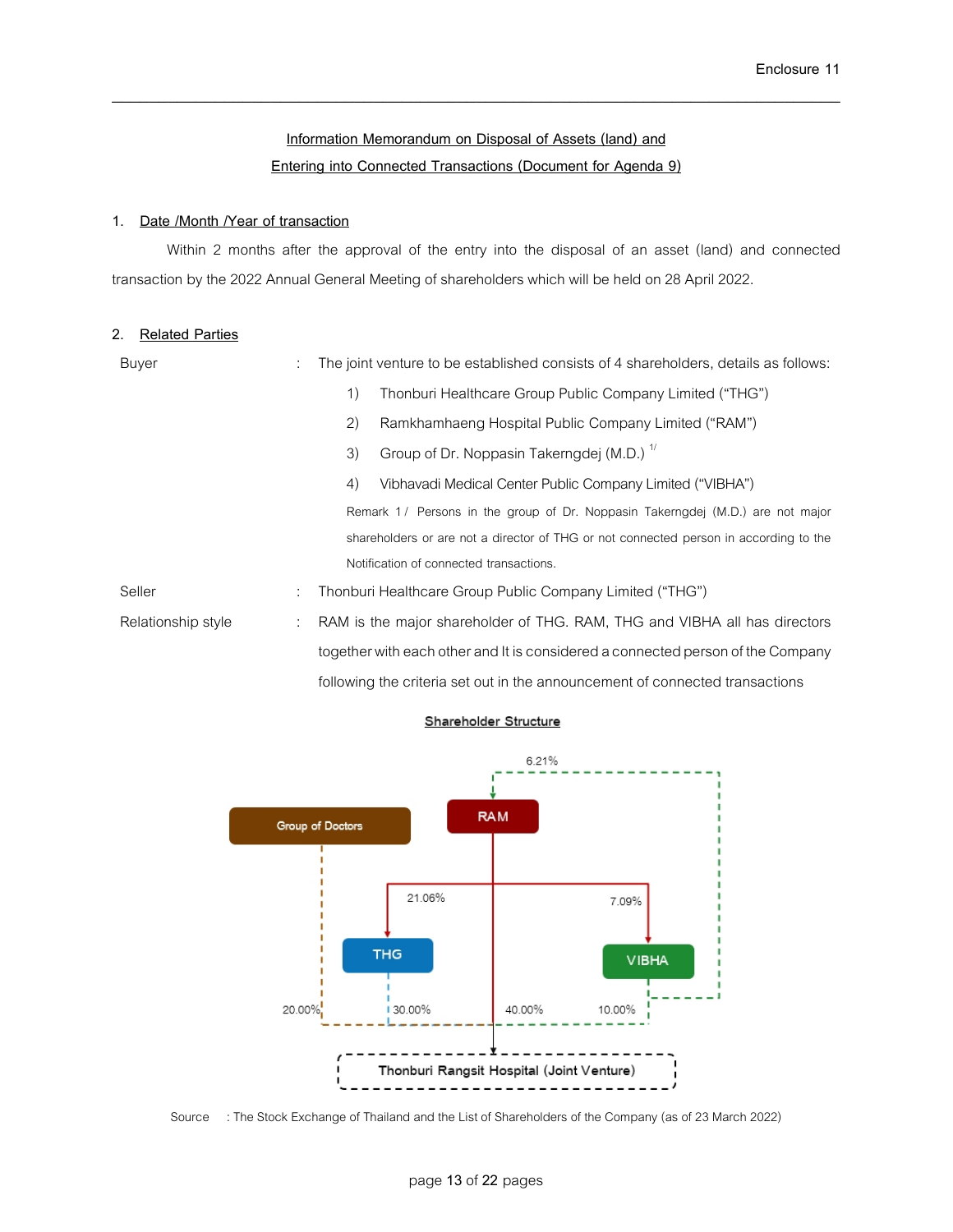# **Director Relationship Structure**

\_\_\_\_\_\_\_\_\_\_\_\_\_\_\_\_\_\_\_\_\_\_\_\_\_\_\_\_\_\_\_\_\_\_\_\_\_\_\_\_\_\_\_\_\_\_\_\_\_\_\_\_\_\_\_\_\_\_\_\_\_\_\_\_\_\_\_\_\_\_\_\_\_\_\_\_\_\_



| Shareholder               | Relationship and Description                                    | Shareholding in the |
|---------------------------|-----------------------------------------------------------------|---------------------|
|                           |                                                                 | Company             |
|                           |                                                                 | As of 23 Mar 2022,  |
| Joint Venture Company     | • RAM is a major shareholder of the company and has control,    |                     |
|                           | and RAM is the majority shareholder of THG.                     |                     |
|                           | • THG have Joint directors with RAM and VIBHA                   |                     |
| <b>RAM</b>                | • RAM is a major shareholder in the newly established joint     | 178,489,544 shares  |
|                           | venture company with 40% of the shareholding                    | With 21.06% of the  |
|                           | • RAM is a major shareholder of THG                             | shareholding        |
|                           | • Joint directors with THG, Dr. Aurchart Kanjanapitak           |                     |
|                           | • Is the shareholder of VIBHA with 7.09% of the shareholding    |                     |
| <b>VIBHA</b>              | • VIBHA is a shareholder in the newly established joint venture |                     |
|                           | company with 10 percent of the shareholding                     |                     |
|                           | • Joint directors with THG, Dr. Rukkagee Kanjanapitak           |                     |
| Dr. Aurchart Kanjanapitak | • Director and shareholder of THG                               | 14,259,500 shares   |
|                           | • Director and shareholder RAM with 0.945% of the               | with 1.68% of the   |
|                           | shareholding.                                                   | shareholding        |
|                           | • Shareholder of VIBHA with 1.29% of the shareholding           |                     |
| Dr. Rukkagee Kanjanapitak | • Director of THG                                               |                     |
|                           | • Shareholder of RAM with 1.76% of the shareholding             |                     |
|                           | • Director of VIBHA                                             |                     |

Source: List of shareholders of the Company as of 23 March 2022 and www.set.or.th as of 11 February 2022

However, RAM is a major shareholder of the newly established joint venture company with 21.06 percent of the shareholding. RAM has two directors, Dr. Aurchart Kanjanapitak and Dr. Rukkagee Kanjanapitak in addition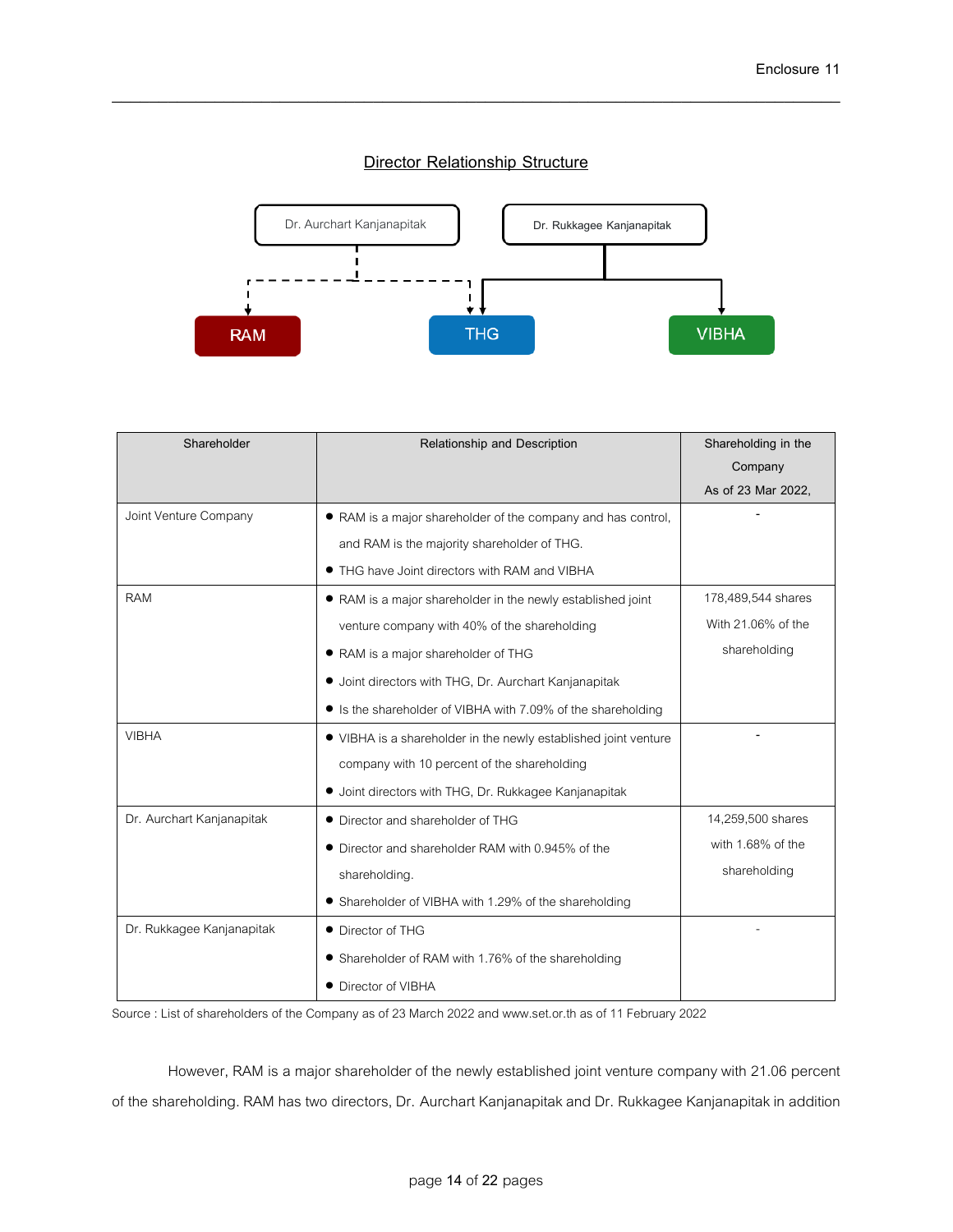the company has one joint director with VIBHA which was Dr. Rukkagee Kanjanapitak.Therefore, the transaction of the disposal of such assets (land) deemed to be connected transaction.

\_\_\_\_\_\_\_\_\_\_\_\_\_\_\_\_\_\_\_\_\_\_\_\_\_\_\_\_\_\_\_\_\_\_\_\_\_\_\_\_\_\_\_\_\_\_\_\_\_\_\_\_\_\_\_\_\_\_\_\_\_\_\_\_\_\_\_\_\_\_\_\_\_\_\_\_\_\_

### **3. Type and characteristic of transactions**

### 3.1 General characteristic of the transaction

The Company will sell deed land no. 184903, 184904, 184905 and 184906 for a total of 4 deeds, totalling 20-0-0.8 rai or 8,000.8 square meters to the joint venture to use for investment in Thonburi Rangsit Hospital projects. ("Land Disposal Transaction") The disposition of this land is to pay for shares instead of cash, which is the conversion of assets to registered capital equal to the par value of joint venture shares, amounted to 584.00 million Baht and the Company, therefore, will receive 5,840,000 shares of the joint venture in return for the par value of 100.00 Baht per share or 21.63% of the paid-up registered capital of 2,700.00 million Baht of the joint venture. However, the Company will hold a 30.00% stake in the joint venture, of which 8.37% of the shareholding will be paid from the cash of 226.00 million Baht by the Company

### 3.2 Calculating the size of the transaction

### 3.2.1 Disposition of assets (land)

The sale of land totalled Baht 584.00 million. As a result, the disposition of such land is deemed to be the transaction of disposal of the assets of the listed company as announced by the Capital Market Supervisory Board No. 20/2008. Re: Criteria for making significant transactions deemed to be acquisition or disposition of assets dated August 3 1, 2008, and amended and announced by the Board of Directors of the Stock Exchange of Thailand Disclosure and operation of listed companies in the acquisition or disposition of assets B.E. 2544 dated October 29, 2004 (the "Notice of Acquisition or Disposition")The maximum total transaction size when calculated based on the total value of the reciprocal is 2.45% based on the Company's audited consolidated financial statements ended December 31, 2021.

The calculation of the size of the item to which the asset will be acquired is as follows:

#### Based on the financial statements for the year ended 31 December 2021

| Describtion                                         | (Unit: Million Baht) |
|-----------------------------------------------------|----------------------|
| Total Asset (1)                                     | 23,798.73            |
| Non-Tangible Asset (2)                              | 336.14               |
| Total Liabilities (3)                               | 14,180.74            |
| Non-controlling shareholders' equity (4)            | 470.66               |
| Net Tangible Asset (NTA = $(1) - (2) - (3) - (4)$ ) | 8,811.19             |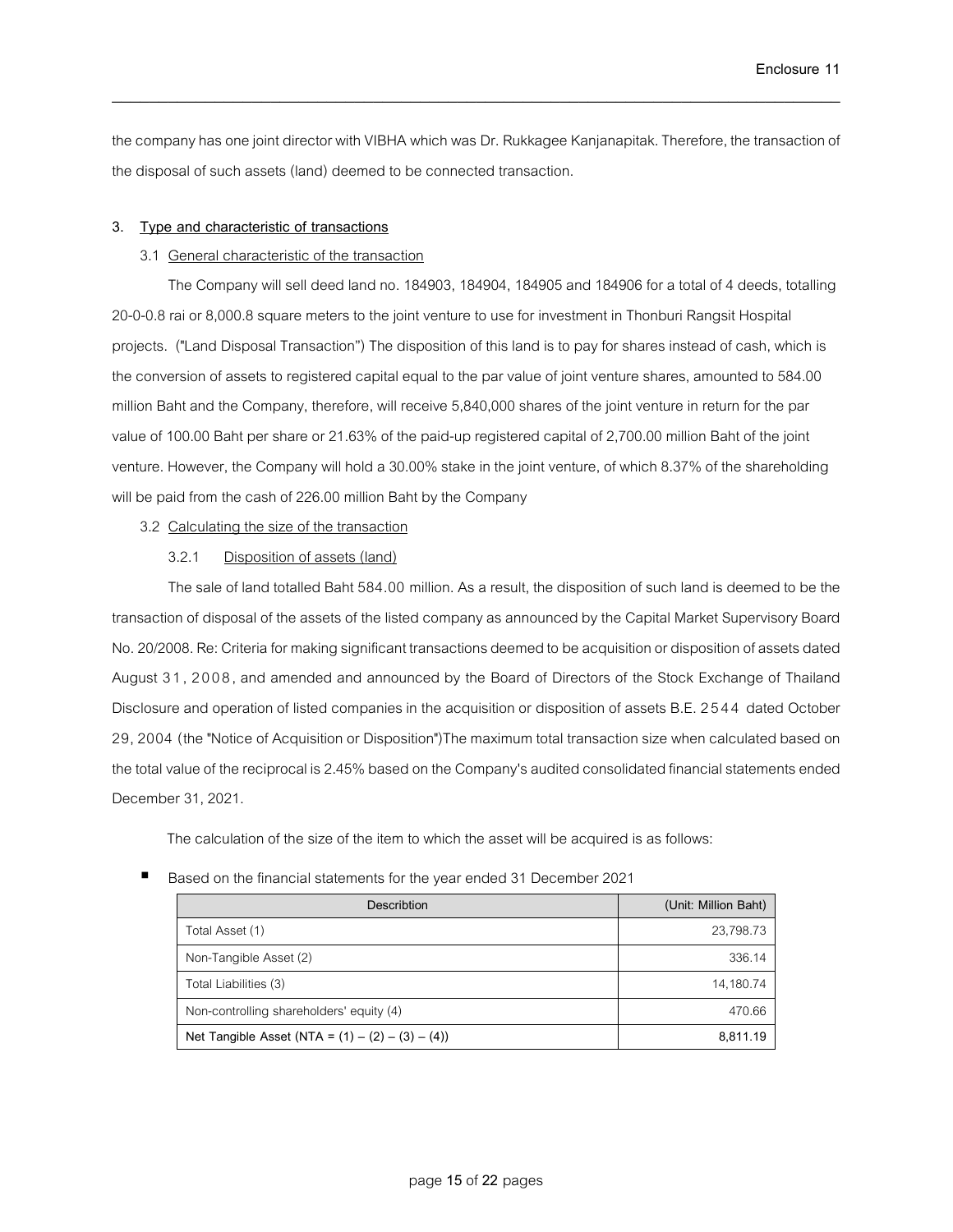Information on return for entry

In this transaction, the joint venture must issue ordinary shares of the joint venture in return for the Company of 5,840,000 shares with a par value of 100.00 Baht per share with a share value equal to the land price of 584.00 million Baht, or 21.63% of the issued and paid-up capital of the joint venture of 2,700.00 million Baht.

\_\_\_\_\_\_\_\_\_\_\_\_\_\_\_\_\_\_\_\_\_\_\_\_\_\_\_\_\_\_\_\_\_\_\_\_\_\_\_\_\_\_\_\_\_\_\_\_\_\_\_\_\_\_\_\_\_\_\_\_\_\_\_\_\_\_\_\_\_\_\_\_\_\_\_\_\_\_

| Method                          | Calculation Formula (Million baht)                                    | <b>Transaction Size</b> |
|---------------------------------|-----------------------------------------------------------------------|-------------------------|
| Net Tangible Assets (NTA)<br>1. | It cannot be calculated because it is the sale of land to pay for the |                         |
|                                 | shares of the joint venture company.                                  |                         |
| Net profit method<br>2.         | It cannot be calculated because the joint venture will be             |                         |
| (4 lateset Quarter)             | established after the approval of the shareholders.                   |                         |
| Consideration method<br>3.      | Total consideration (584) x 100                                       | 2.45                    |
|                                 | / Total assets of the Company (23,798.73) $^{\prime\prime}$           |                         |
| Value of newly issued<br>4.     | It cannot be calculated because no shares are issued to pay for       |                         |
| shares as consideration         | this transaction.                                                     |                         |
| method                          |                                                                       |                         |

# ■ The Calculation of the transaction value according to the

Note: Based on the financial statements for the year ended 31 December 2021.

The size of the disposition of assets in the previous 6 months will make the maximum total transaction size is 2 .71% of the total value of the reciprocal, which is a small item under the approval authority of the Board of Directors because the transaction size is less than 15.00 percent.

### 3.2.2 Calculating the size of connected transactions

RAM is a major shareholder of the newly established joint venture company with 21.06 percent of the shareholding. RAM has two directors, Dr. Aurchart Kanjanapitak and Dr. Rukkagee Kanjanapitak in addition the company has one joint director with VIBHA which was Dr. Rukkagee Kanjanapitak. Therefore, the transaction is considered to be a connected transaction, as announced by the Capital Market Supervisory Board no. 21/2008. Re: Criteria for connected transactions and announcement of the Board of Directors of the Stock Exchange of Thailand Disclosure and operation of listed companies in connected transactions B.E. 2543 (2003) accounted for 6.63% of the Company's net tangible assets. Based on the Company's audited consolidated financial statements ended 31 December 2021 with the following details: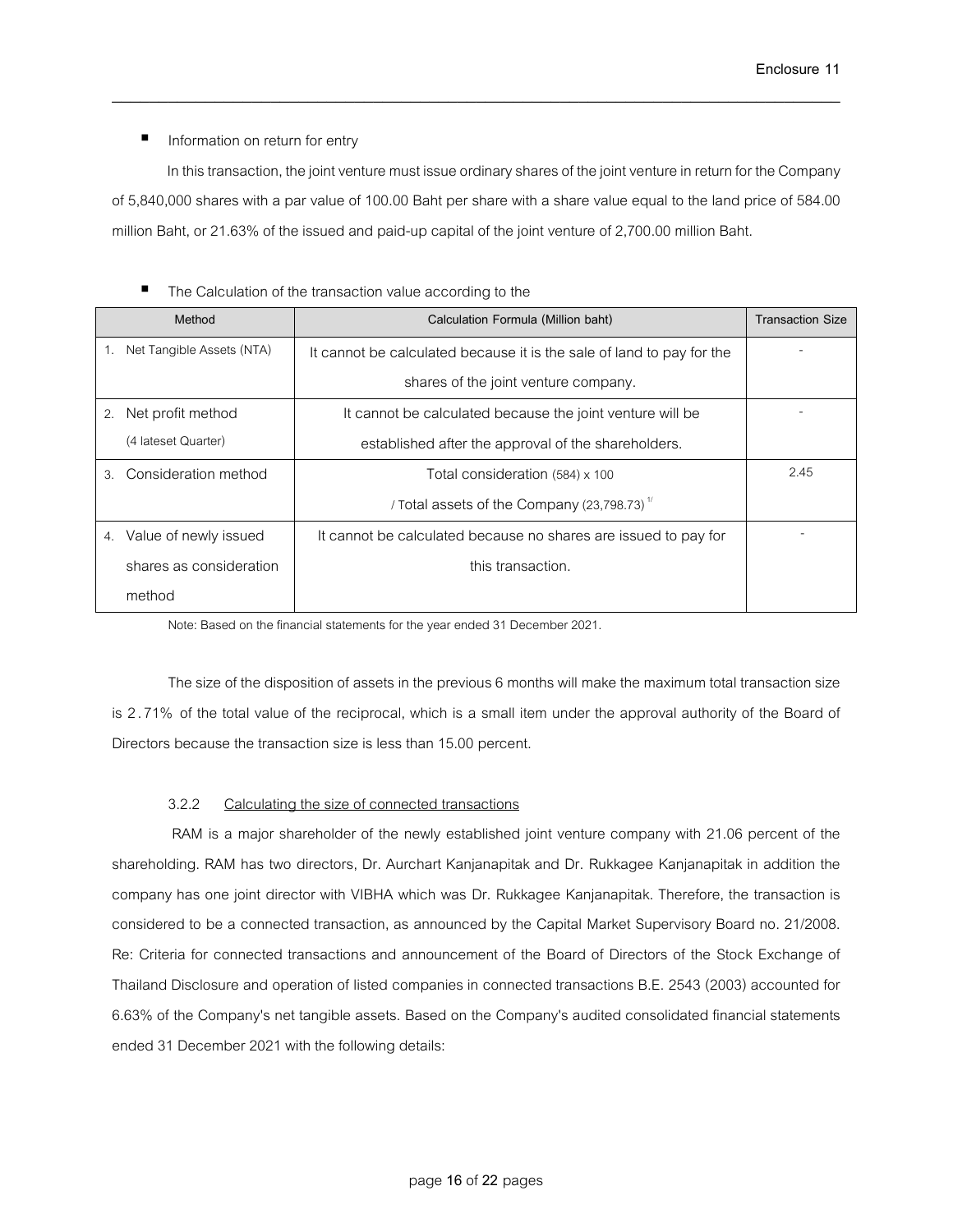| Criterion            | Calculation Formula (million baht)      | Transaction size |
|----------------------|-----------------------------------------|------------------|
|                      |                                         | (% )             |
| Asset Value Criteria | Total Value of Consideration (584.00)   | 6.63             |
|                      | /Company NTA $(8,811.19)$ <sup>17</sup> |                  |

\_\_\_\_\_\_\_\_\_\_\_\_\_\_\_\_\_\_\_\_\_\_\_\_\_\_\_\_\_\_\_\_\_\_\_\_\_\_\_\_\_\_\_\_\_\_\_\_\_\_\_\_\_\_\_\_\_\_\_\_\_\_\_\_\_\_\_\_\_\_\_\_\_\_\_\_\_\_

However, this is The Company does not have any other connected transactions that have occurred in the 6 months before the date of the settlement of this transaction that has not been approved by the Shareholders' Meeting, as a result, the transaction size is equal to 6.63% of the Company's net tangible assets (NTA), which have a combined transaction size of more than 3% of the net tangible asset value of the Company. Therefore, to acquire assets, the Company is obliged to comply with the Public Limited Companies Act and announce connected transactions, which requires the Company to be obliged to:

- 1) Prepare a report and disclose information regarding the disposition of assets and connected transactions of the Company to the SET immediately with at least information in accordance with the announcement of connected transactions.
- 2) Appoint an independent financial advisor to perform various related functions, including providing opinions as defined in the notification of connected transactions by submitting the independent financial advisor's opinion report to shareholders for consideration along with the delivery of the invitation to the shareholders' meeting.In this regard, The Company has appointed Discover Management Co., Ltd. ("IFA" or "Independent Financial Advisor") as a financial advisor approved by the Securities and Exchange Commission (the "SEC") as an independent financial advisor to comment on shareholders' opinions on the acquisition of assets and connected transactions.
- 3) Hold a meeting of shareholders of the Company to approve the disposition of such assets and connected transactions by sending a letter of shareholders' meeting to shareholders at least fourteen days before the shareholders' meeting date and must be approved by the shareholders' meeting with a vote of at least three-quarters of the total number of votes of shareholders who come to the meeting and have the right to vote without counting equity of shareholders who have a stake.

# **4. Details of the assets sold**

Deed land no. 184903, 184904, 184905 and 184906 totaling 4 deeds, totaling 20-0-00.8 rai or 8,000.8 sq.wah located at Jin Wellbeing Country project next to Phahonyothin Road (TAL1). Km. 36+550 Tumbol Khlong One Khlong Luang District, Pathum Thani Province, with the following summary details:

Asset Information to be disposed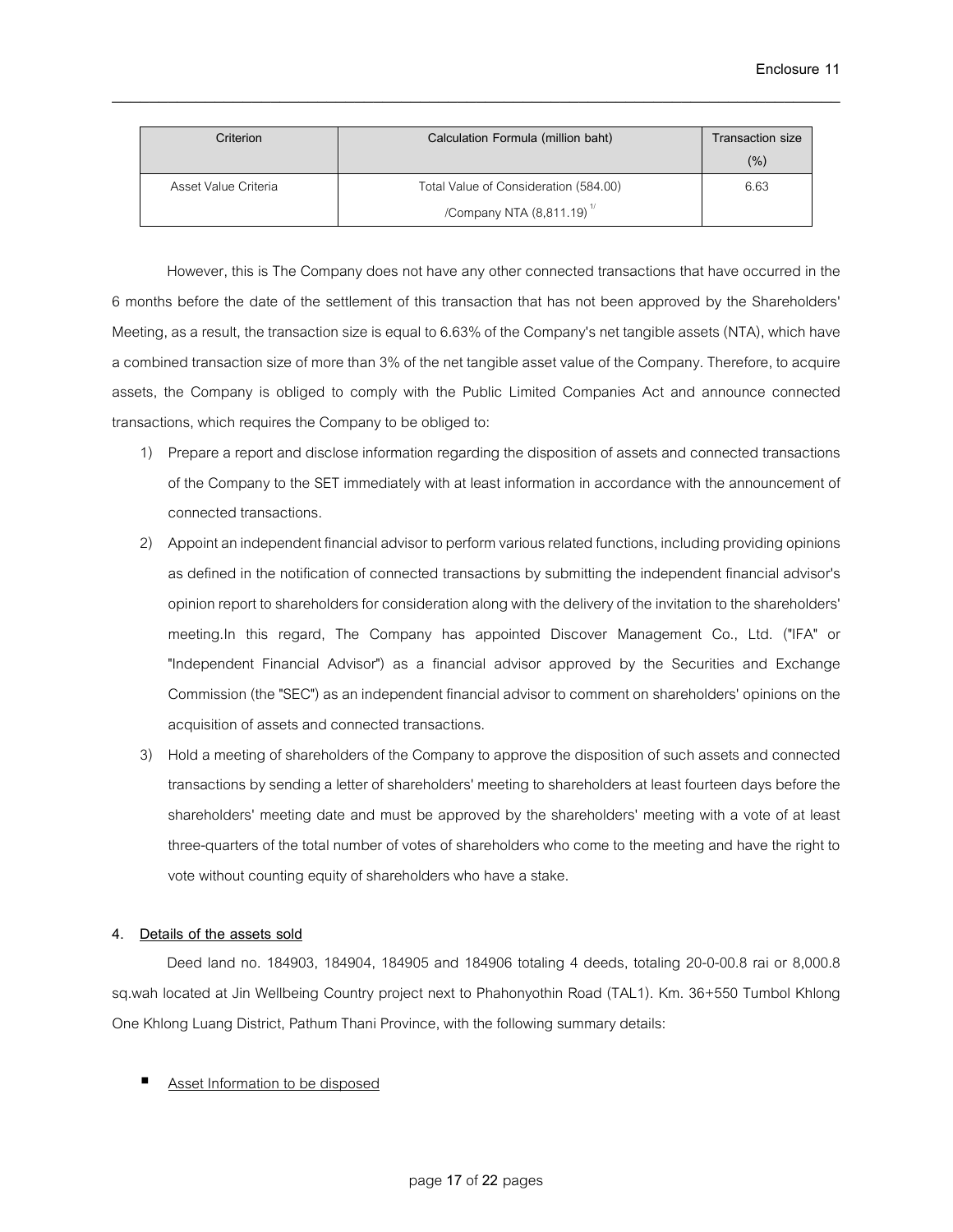| Asset Type                | The property valued as land with buildings (land-specific valuation) consists   |
|---------------------------|---------------------------------------------------------------------------------|
|                           | of title deeds no. 184903, 184904, 184905 and 184906, totaling 4 title deeds,   |
|                           | totaling 20-0-00.8 rai or 8,000.8 square meters with buildings including:       |
|                           | 1. Single Storey Office Building                                                |
|                           | 2. Organic Vegetable Growing Plots                                              |
|                           | 3. The pond is approximately 45.00 x 58.00 meters deep and about 1.00           |
|                           | meters deep.                                                                    |
|                           | 4. The pond is approximately 18.00 x 63.00 meters. About 1.00 meters deep       |
|                           | Land title deed no. 184906, area 5-1-17.0 rai or 2,117.0 sq.wah, is the         |
|                           | condition of Jin Wellbeing County Project Road and has registered some of       |
|                           | the surrender obligations to other plots of land. (By obligation) approximately |
|                           | 2-3-35.0 rai or 1,135.0 sq.wah.                                                 |
| Each Deed space and       | Deed no. 184903 Land area 5 Rai 2 Ngan 79.2 sq.wah                              |
| details                   | Land Number 184904 Area 6 Rai 2 Ngan 3.2 Sq.wah                                 |
|                           | Land number 184905 area 2 rai 2 ngan 1.4 sq.wah                                 |
|                           | Land Number 184906 Area 5 Rai 1 Ngan 17.0 Sq.wah                                |
| Location                  | Jin Wellbeing County Project Area next to Phahonyothin Road (T.T.1) Km.         |
|                           | 36+550 Tumbol Khlong One Khlong Luang District, Pathum Thani Province           |
| Current land exploitation | Most of the land is vacant, with buildings including:                           |
|                           | 1. Single Storey Worker Building                                                |
|                           | 2. Organic vegetable growing plot                                               |
|                           | 3. The pond is approximately 45.00 x 58.00 meters deep and about 1.00           |
|                           | meters deep.                                                                    |
|                           | 4. Pond size about 18.00 x 63.00 meters About 1.00 meters deep                  |
| Neighborhood              | The general environment along Phahonyothin Road, during the nearby              |
| characteristics<br>and    | location of the property, is one of the most prosperous locations in            |
| general environment       | commercial, residential and industrial areas. Including residential projects,   |
|                           | shops, commercial buildings, restaurants, hospitals, shopping malls,            |
|                           | automobile showrooms, industrial plants, gas stations, markets, office          |
|                           | buildings, banks, universities, golf courses, government office locations and   |
|                           | empty land, etc. Land development has done a lot of projects most of them       |
|                           | are used in commercial and residential land, which is a good location next to   |
|                           | the road, convenient transportation principles, supported by public transport.  |

\_\_\_\_\_\_\_\_\_\_\_\_\_\_\_\_\_\_\_\_\_\_\_\_\_\_\_\_\_\_\_\_\_\_\_\_\_\_\_\_\_\_\_\_\_\_\_\_\_\_\_\_\_\_\_\_\_\_\_\_\_\_\_\_\_\_\_\_\_\_\_\_\_\_\_\_\_\_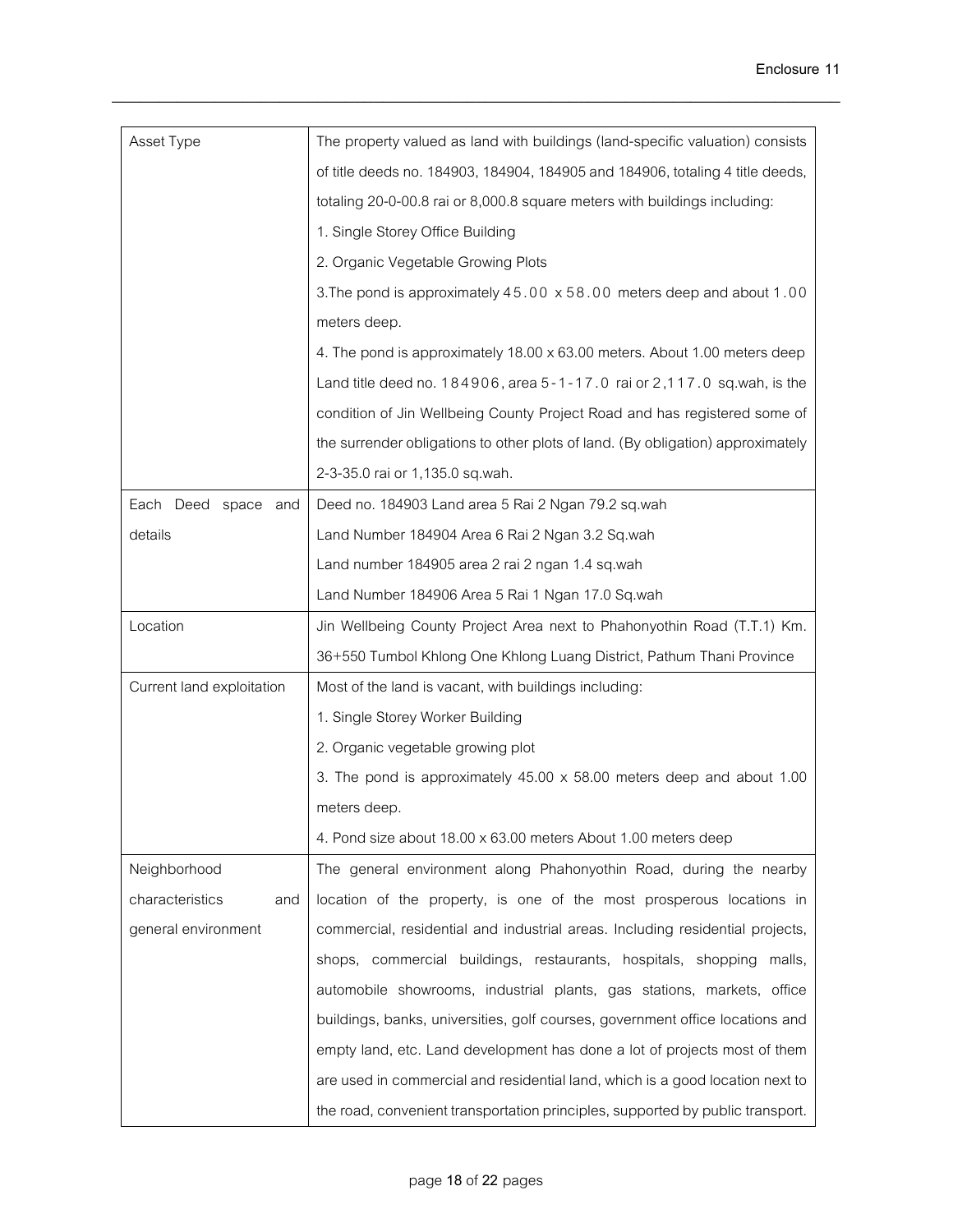|                            | Future prosperity includes the Red Line (Bang Sue - Rangsit) and the Tollway    |
|----------------------------|---------------------------------------------------------------------------------|
|                            | Elevated Expressway. Transportation will be more convenient, and the            |
|                            | prosperity will be greater, respectively.                                       |
| Transportation to the area | Access to property location Takes Phahonyothin Road (Tal 1) as the main         |
|                            | road route, travelling from Rangsit Junction towards bang khan junction         |
|                            | (Khlong Luang) via Soi Khlong Luang. 21 (Soi Hongsakul) to the point of the     |
|                            | area. Km. 36+550 The property is found on the left-hand side. Project name      |
|                            | Jin Wellbeing County Main Road and Road passing in front of property            |
|                            | location is Phahonyothin Road (TAL 1) is a public utility, the condition is a   |
|                            | paved and concrete, reinforced steel. Size 10 channels to - 5 channels per      |
|                            | side There is a separate island, road, traffic surface about 60.00 meters wide, |
|                            | with electricity, roads, footpaths and sewers.                                  |
| Legal rights holders       | <b>THG</b>                                                                      |
| Obligations and mortgage   | Free of obligations and mortgage obligations                                    |
| obligations                |                                                                                 |
| Any obligated              | The land area is the road of the burden of the surrender of deed no. 184906     |
|                            | total area 2-3-35 rai or 1,135.00 sq.wah                                        |
| Pictures                   |                                                                                 |
|                            |                                                                                 |

\_\_\_\_\_\_\_\_\_\_\_\_\_\_\_\_\_\_\_\_\_\_\_\_\_\_\_\_\_\_\_\_\_\_\_\_\_\_\_\_\_\_\_\_\_\_\_\_\_\_\_\_\_\_\_\_\_\_\_\_\_\_\_\_\_\_\_\_\_\_\_\_\_\_\_\_\_\_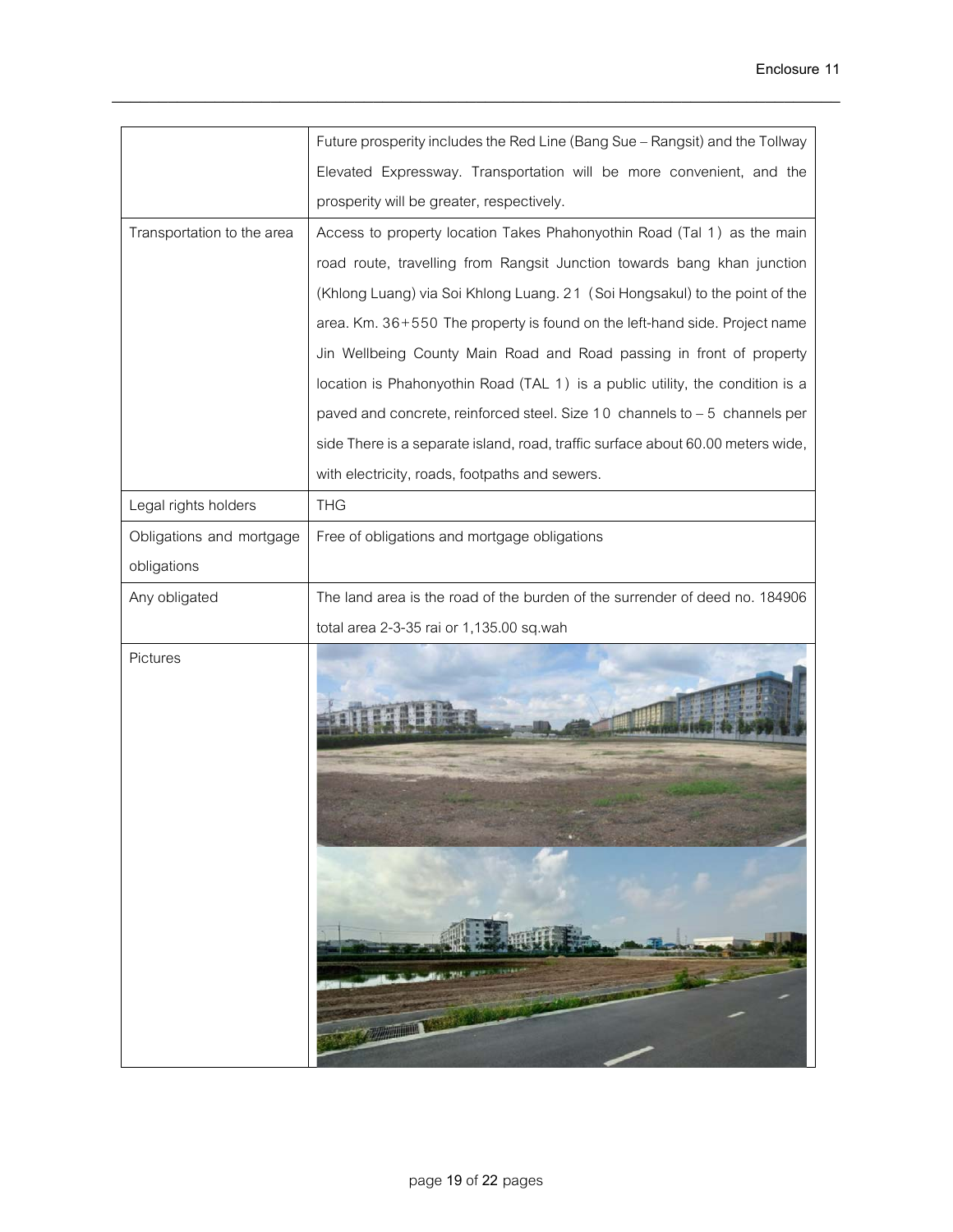However, after receiving approval from the shareholders to enter into the transaction, if there is an action to sign a contract between the shareholders in the joint venture and the progress of the Thonburi Rangsit Hospital Project, the Company will promptly inform the shareholders via the website of the Stock Exchange of Thailand immediately. According to the regulations of the Stock Exchange of Thailand Re: Rules, Conditions and Procedures for Disclosure of Information and Other Acts of Listed Companies B.E. 2560

\_\_\_\_\_\_\_\_\_\_\_\_\_\_\_\_\_\_\_\_\_\_\_\_\_\_\_\_\_\_\_\_\_\_\_\_\_\_\_\_\_\_\_\_\_\_\_\_\_\_\_\_\_\_\_\_\_\_\_\_\_\_\_\_\_\_\_\_\_\_\_\_\_\_\_\_\_\_

# **5. Details of the connected person and scope of interests in the transaction**

RAM is a major shareholder of the Company in the proportion of 21.06% of the total voting rights in the Company and has a common director with the Company, Dr. Aurchart Kanjanapitak.

VIBHA has a common director with the Company, Dr. Rukkagee Kanjanapitak

The selling the land to this joint venture company, size of the connected transaction is a large transaction equal to 6.63% of the net tangible assets of the Companyaccording to the audited consolidated financial statements for the year 2021. Therefore, the Company must approve the connected transaction from the shareholders' meeting with a vote of not less than three-fourths of the total votes of the shareholders attending the meeting and have the right to vote not counting the shareholders' equity with interests as follows:

| <b>Director</b>           | Relationship and Description                        | Shareholding in the |
|---------------------------|-----------------------------------------------------|---------------------|
|                           |                                                     | Company             |
| Dr. Aurchart Kanjanapitak | • Director and shareholder of THG                   | 14,259,500 shares   |
|                           | • Director and shareholder RAM with 0.95% of the    | with 1.68% of the   |
|                           | shareholding.                                       | shareholding        |
| Dr. Rukkagee Kanjanapitak | • Director of THG                                   |                     |
|                           | • Shareholder of RAM with 1.76% of the shareholding |                     |
|                           | • Director of VIBHA                                 |                     |

Source: List of shareholders of the Company as of 23 March 2022 and www.set.or.th as of 11 February 2022

## **6. Total value of consideration**

In disposalof land, the Company will receive 5,840,000 shares of a joint venture company with a par value of 100.00 baht per share or equivalent to21.63% of the joint venture company's paid-up capital of 2,700.00 million baht. THG will transfer the land to the joint venture company after the signing of the joint venture contract and a joint venture company has been established. This is expected to occur no later than 2 months from the date that the shareholders' meeting approves the transaction.

# **7. The value of the assets disposed and the criteria used to determine the value of consideration**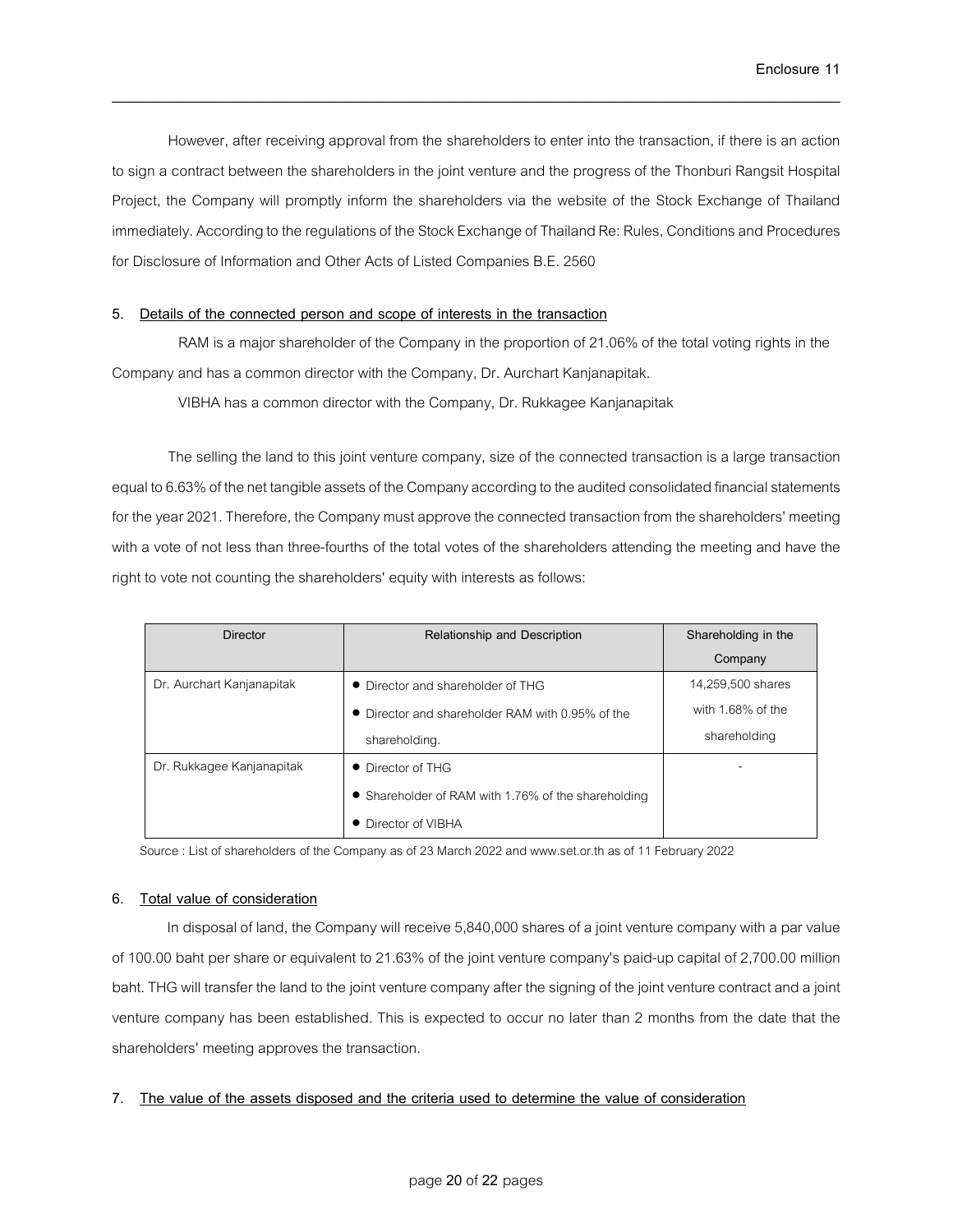Value of disposed assets is equal to 584.00 million baht or equal to the share value at the par value of the joint venture company that the Company invest in the Thonburi Rangsit Hospital Project, which is valued at 584.00 million baht. The criteria for consideration are determined by negotiation between the purchaser and the seller with determining market values by using the Market Approach. To assess the market value of the land based on the conditions of ownership, the suitability of the land use development, growth of the environment. The said selling value is higher than the appraised value by two Independent Property Appraisers, namely Three Tree Appraisal Company Limited and Powerland Plus Appraisal Company Limited that value is between 556.13 –562.99 million baht.

\_\_\_\_\_\_\_\_\_\_\_\_\_\_\_\_\_\_\_\_\_\_\_\_\_\_\_\_\_\_\_\_\_\_\_\_\_\_\_\_\_\_\_\_\_\_\_\_\_\_\_\_\_\_\_\_\_\_\_\_\_\_\_\_\_\_\_\_\_\_\_\_\_\_\_\_\_\_

## **8. Plan after disposal of asset**

The money received from the sale of the Company's land amounting to 584.00 million baht will be used to convert assets into registered capital with the par value of the joint venture company's shares equal to the value of 584.00 million baht.The Company will receive 5,840,000 shares of the joint venture company as a consideration, with a par value of 100.00 baht per share. In this project, the Company will need to use the Company's cash in an additional amount of 226.00 million baht, totaling an investment of 810.00 million baht.

#### **9. Expected benfits**

- 1) Sell the land at a higher price than the appraised value from an Independent Property Appraiser
- 2) Use full the existing assets to expand and create benefits for the Company's core business
- 3) The Company will save cash on business investments and make good maintain liquidity in the future.
- 4) This investment will create good returns for the Company in the future and will benefit the company's share value.

#### **10. Risk from entering into the transaction**

- 1) Risk from losing the opportunity to bring the land to create better returns
- 2) Risk of impact from the construction of the project to the Company's business that operates in the area
- 3) Risk from land disposition without receiving cash

#### **11. Conditions of the entry into the transaction**

The entering into a transaction to dispose of assets (land) to a joint venture company to be used as part of the investment project of Thonburi Rangsit Hospital, where the important condition is the Company must be approved for entering into the transaction of acquiring shares of a joint venture company in the proportion of 30.00% percent at the same time. Therefore, if any transaction was not approved by the shareholders' meeting then both agenda are deemed to be cancelled and are related transaction. As the asset acquisition transaction is a connected